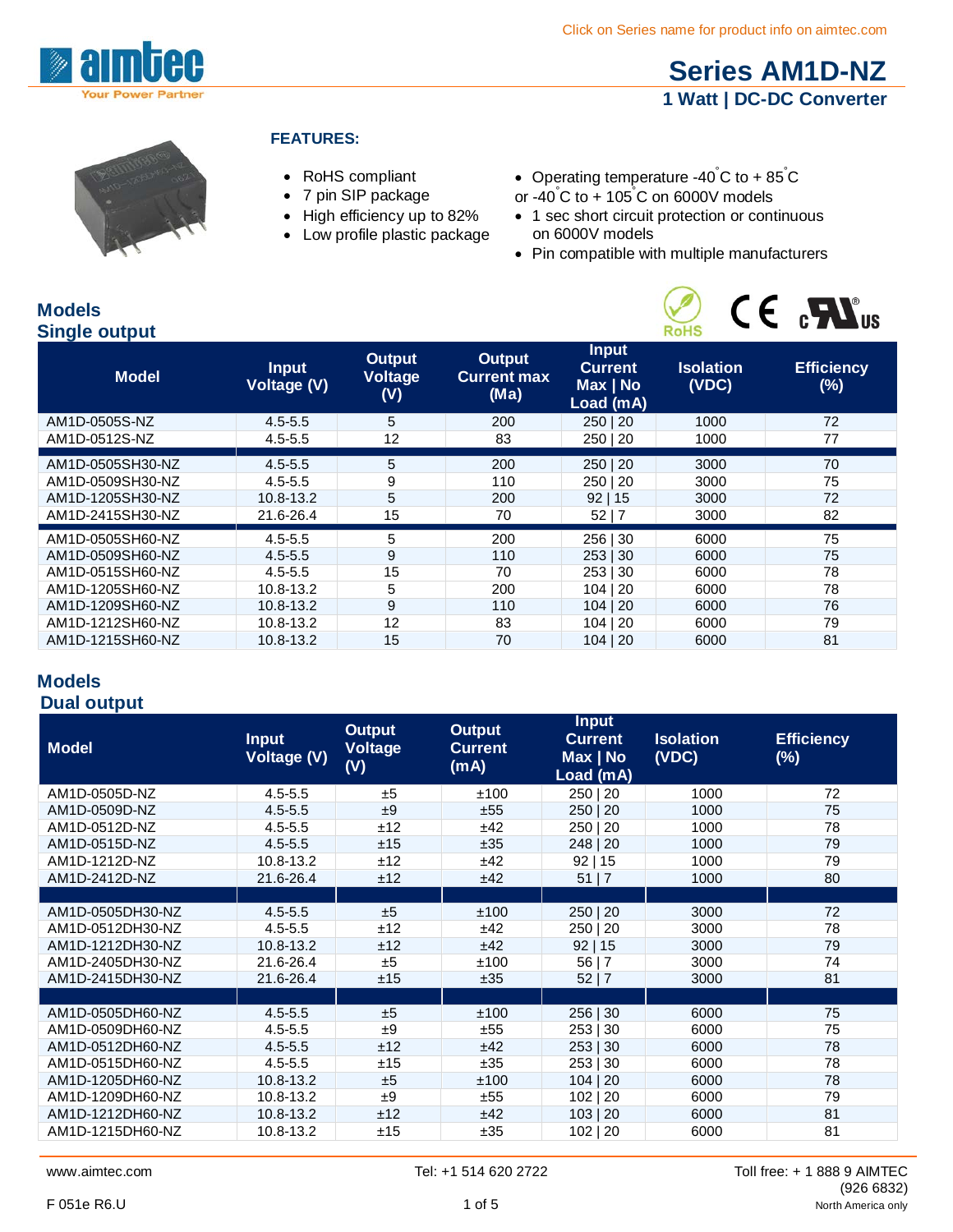

# **1 Watt | DC-DC Converter**

#### **Input Specifications**

| <b>Parameters</b> | <b>Nominal</b> | <b>Typical</b> | <b>Maximum</b> | <b>Units</b> |
|-------------------|----------------|----------------|----------------|--------------|
| Voltage range     | э              | $4.5 - 5.5$    |                |              |
|                   | 12             | 10.8-13.2      |                | <b>VDC</b>   |
|                   | 24             | 21.6-26.4      |                |              |
| Filter            | Capacitor      |                |                |              |

#### **Isolation Specifications**

| <b>Parameters</b>  | <b>Conditions</b> | Tvpical | <b>Rated</b>      | Units       |
|--------------------|-------------------|---------|-------------------|-------------|
| Tested I/O voltage | 60 sec            |         | 1000, 3000 & 6000 | VDC         |
| Resistance         |                   | 1000    |                   | <b>MOhm</b> |
| Capacitance        |                   | 60      |                   | рF          |

# **Output Specifications**

| <b>Parameters</b>        | <b>Conditions</b>                                | <b>Typical</b> | <b>Maximum</b> | <b>Units</b> |  |
|--------------------------|--------------------------------------------------|----------------|----------------|--------------|--|
| Voltage accuracy         |                                                  | ±5             |                | %            |  |
| Voltage balance          | Dual Output                                      | ±1             |                | $\%$         |  |
| Short Circuit protection | Momentary (1 sec.)<br>Continuous on 6000V models |                |                |              |  |
| Line voltage regulation  | For 1.0% of Vin                                  | ±1.2           |                | $\%$         |  |
| Load voltage regulation  | load 10~100%                                     | 10             |                | %            |  |
| Temperature coefficient  |                                                  | ±0.03          |                | $%^{\circ}C$ |  |
| Ripple & Noise           | At 20MHz Bandwidth                               | 75             |                | $mV$ p-p     |  |

#### **General Specifications**

| <b>Parameters</b>                  | <b>Conditions</b>                                                      | <b>Typical</b>                                                        |                       | <b>Maximum</b> | <b>Units</b>           |
|------------------------------------|------------------------------------------------------------------------|-----------------------------------------------------------------------|-----------------------|----------------|------------------------|
| Switching frequency                | 100% load<br>(6000V models only)                                       | 150<br>40                                                             |                       |                | <b>KHz</b>             |
| Max Case temperature               |                                                                        |                                                                       | $+125$                |                | $^{\circ}$ C           |
| Operating temperature              |                                                                        | $-40$ to $+85$<br>Up to +105 on 6000V models only, see derating table |                       |                | $^{\circ}$ C           |
| Storage temperature                |                                                                        | $-55$ to $+125$                                                       |                       |                | $^{\circ}$ C           |
| Derating                           |                                                                        |                                                                       | Not-Required          |                |                        |
| Cooling                            |                                                                        |                                                                       | Free air convection   |                |                        |
| Humidity                           |                                                                        |                                                                       |                       | 90             | %                      |
| Case material                      |                                                                        | Non-conductive black plasticUL94V-0                                   |                       |                |                        |
| Weight                             | 2                                                                      |                                                                       | g                     |                |                        |
| Dimensions $(L \times W \times H)$ | 1000 & 3000VDC<br>$0.76 \times 0.24 \times 0.37$ inch                  |                                                                       | 19.5 x 6.00 x 9.35 mm |                |                        |
|                                    | 6000VDC                                                                | $0.76 \times 0.39 \times 0.49$ inch                                   |                       |                | 19.50 x 9.80 x 12.5 mm |
| <b>MTBF</b>                        | $>1$ 100 000 hrs (MIL-HDBK -217F, Ground Benign, t=+25 <sup>o</sup> C) |                                                                       |                       |                |                        |

NOTE: All specifications in this datasheet are measured at an ambient temperature of 25°C, humidity<75%, nominal input voltage and at rated output load unless otherwise specified

### **Safety Specifications**

| <b>Parameters</b> |                                                                                            |
|-------------------|--------------------------------------------------------------------------------------------|
| <b>Standards</b>  | UL60950-1: 2001                                                                            |
|                   | cULus (without 6000VDC Isolated dual output models);                                       |
| Agency approvals  | CE (for 3000VDC Isolation models and single 1000VDC Isolation models)                      |
|                   | NOTE: all other models not referenced above are designed to meet standard IEC 60950-1:2001 |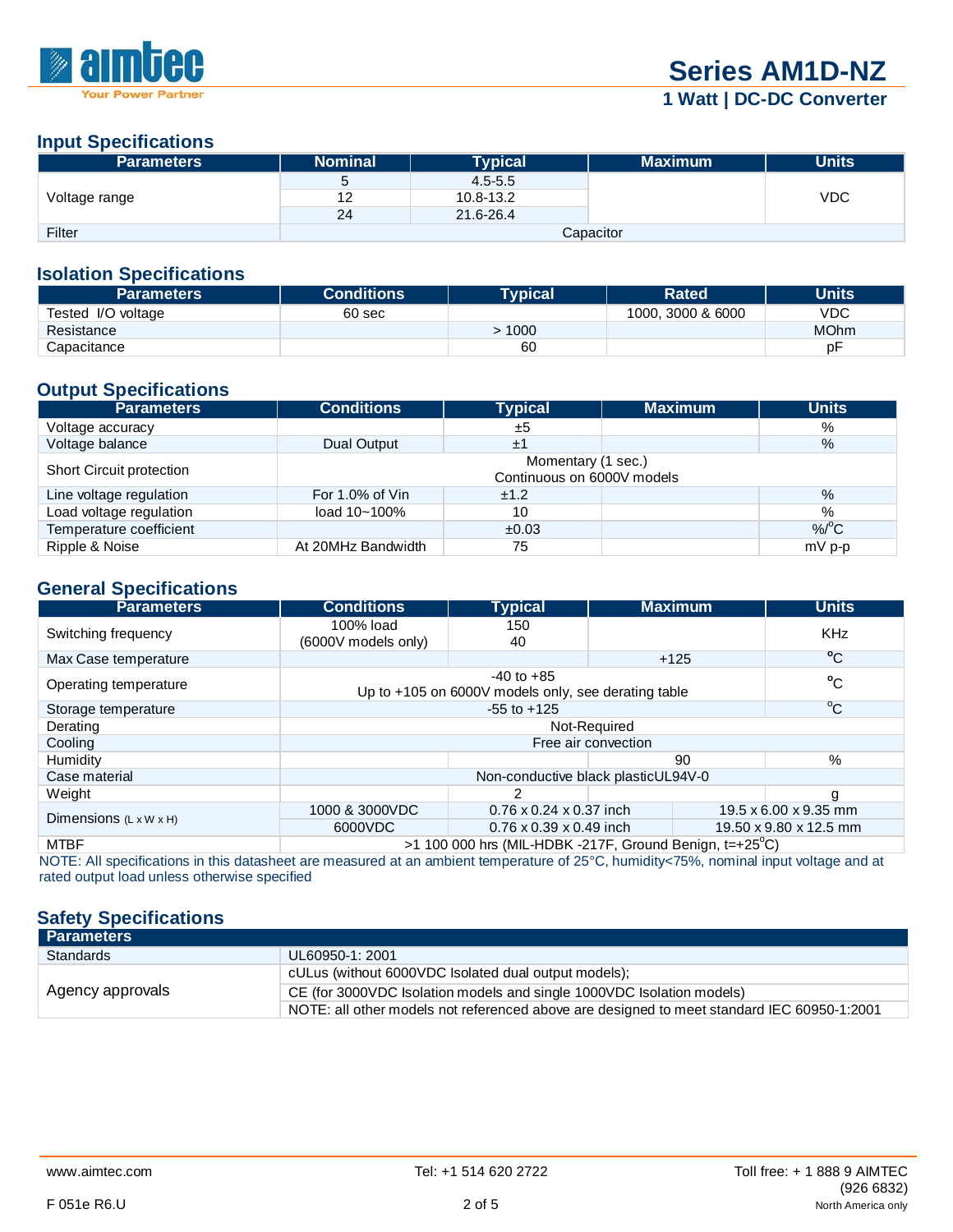

## **Pin Out Specifications**

| <b>Pin</b>     | <b>1000 VDC</b> |            | 3000, 6000 VDC |            |
|----------------|-----------------|------------|----------------|------------|
|                | Single          | Dual       | Single         | Dual       |
|                | $+V$ Input      | $+V$ Input | $+V$ Input     | $+V$ Input |
| $\mathfrak{p}$ | - V Input       | - V Input  | - V Input      | - V Input  |
| 4              | - V Output      | - V Output | No pin         | No pin     |
| 5              | No pin          | Common     | - V Output     | - V Output |
| 6              | + V Output      | + V Output | No pin         | Common     |
|                | No pin          | No pin     | + V Output     | + V Output |

# **Recommended Circuit**



### **External capacitor – Single output External capacitor – Dual output**

| Vin<br>(VDC) | <b>External</b><br>capacitor<br>(uF | <b>Vout</b><br>(VDC) | <b>External</b><br>capacitor |
|--------------|-------------------------------------|----------------------|------------------------------|
| 5            | 4.7                                 | 5                    | 10                           |
| 12           | 2.2                                 | 9                    | 4.7                          |
| 24           |                                     | 12                   | 2.2                          |
| -            |                                     | 15                   |                              |

| Vin<br>(VDC) | <b>External</b><br>capacitor<br>(uF | <b>Vout</b><br>(VDC) | <b>External</b><br>capacitor |
|--------------|-------------------------------------|----------------------|------------------------------|
| 5            | 4.7                                 | 5                    | 10                           |
| 12           | 2.2                                 | 9                    | 4.7                          |
| 24           |                                     | 12                   | 2.2                          |
|              |                                     | 15                   |                              |

# **Input Reflected Ripple**



\* Tested at full load, and nominal input

**Series AM1D-NZ 1 Watt | DC-DC Converter**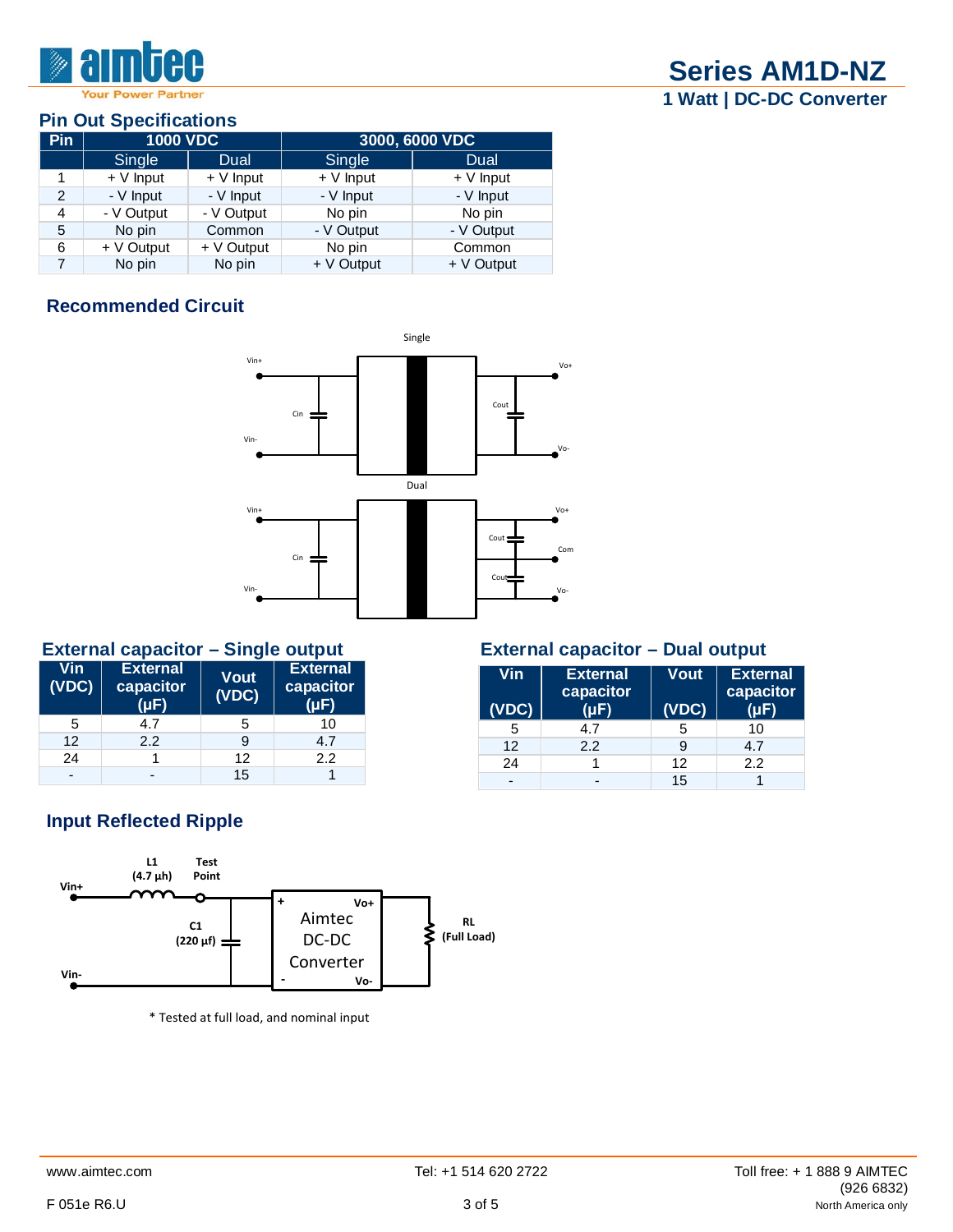

**Series AM1D-NZ 1 Watt | DC-DC Converter**



Dimensions mm (inch) Case Tolerance  $\pm$  0.5 ( $\pm$  0.02) Pin Diameter 0.60  $\Phi$  ± 0.05 (± 0.002) Pin Pitch Tolerance  $\pm$  0.50 ( $\pm$  0.02)

### **EMI Filter**